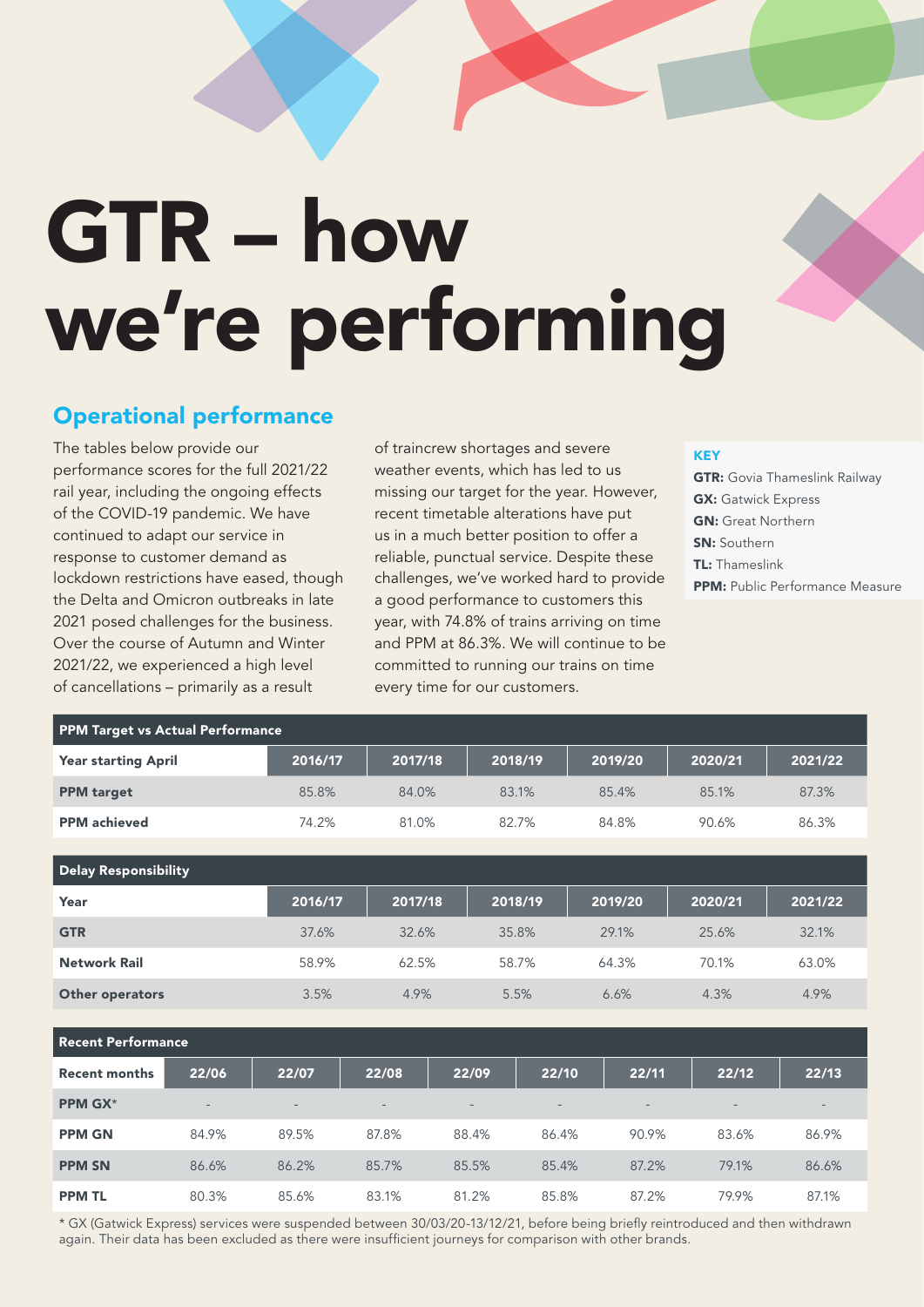# Department for Transport contractual targets

The Department for Transport sets us a series of targets on a variety of performance measures. We monitor these and use the results – plus ongoing driver training, reliable train fleets and robust operational planning – to inform how we can improve services across all routes.

We publish detailed performance figures on our website every four weeks and monthly updates on the progress of our improvement plan. You can find these at [thameslinkrailway.com](https://www.thameslinkrailway.com/) [greatnorthernrail.com](https://www.greatnorthernrail.com/ ) [southernrailway.com](https://www.southernrailway.com/)



|                                                                  |       | 2015/16         | 2016/17 |       | 2017/18     |       | 2018/19 |       | 2019/20 |       | 2020/21  |                                                                                     |       | 2021/22  |
|------------------------------------------------------------------|-------|-----------------|---------|-------|-------------|-------|---------|-------|---------|-------|----------|-------------------------------------------------------------------------------------|-------|----------|
|                                                                  |       | Target   Actual |         |       |             |       |         |       |         |       |          | Target Actual Target Actual Target Actual Target Actual Target Actual Target Actual |       |          |
| Delay mins per<br><b>1.000 miles</b>                             | 19.64 | 17.98           | 19.40   | 19.43 | 15.95       | 17.50 | 20.40   | 18.36 | 17.60   | 12.79 | 17.18    | 6.70                                                                                | 15.91 | $10.67*$ |
| <b>Cancellations</b>                                             | 2.10% | 1.94%           | 1.88%   | 2.20% | 1.25% 2.02% |       | 7.82%   | 7.75% | 1.87%   | 1.87% | $1.67\%$ | 1.23%                                                                               | 3.4%  | 5.68%    |
| <b>Trains running</b><br>with fewer<br>carriages than<br>planned | 0%    | 1.03%           | $0\%$   | 1.42% | $0\%$       | 1.42% | 0%      | 0.80% | $0\%$   | 0.57% | 0%       | 0.46%                                                                               | 0%    | 0.78%    |

\*This year's actual figure doesn't have anything from period 13 yet, the earliest that could be available is after 4 April

## Passenger assist

|                                      | <b>P7</b> | P <sub>8</sub> | P <sub>9</sub> | <b>P10</b> | <b>P11</b> | P <sub>12</sub> |
|--------------------------------------|-----------|----------------|----------------|------------|------------|-----------------|
| <b>GTR</b><br>assistance<br>journeys | 4,004     | 4,022          | 3,638          | 2,851      | 2,408      | 3,253           |
| <b>Booked</b>                        | 2,079     | 1,863          | 1,724          | 1,588      | 1,093      | 1,455           |
| <b>Recorded</b><br>unbooked*         | 1,925     | 2,159          | 1,914          | 1,263      | 1,315      | 1,798           |

\*Recorded via internet logging system and should only be viewed as an indication of volumes

#### Passenger assist booking trends 2019-2022

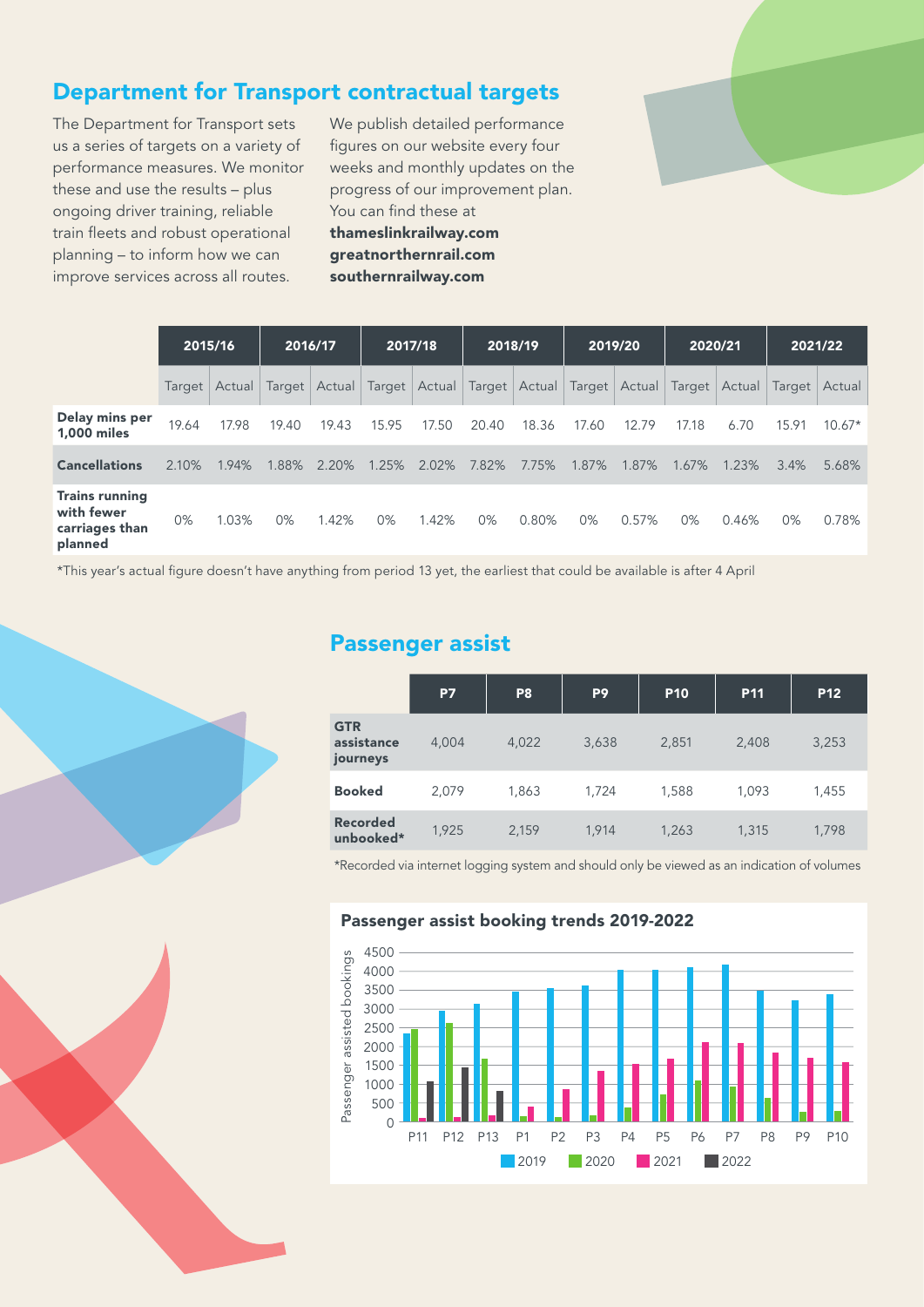## Fare evasion

#### Why does fare evasion matter?

The rail industry loses millions of pounds a year through ticketless travel and fraud – money which could have otherwise been re-invested to improve rail services for you.

| <b>Survey December/January 2022</b>                          |  |  |  |  |  |
|--------------------------------------------------------------|--|--|--|--|--|
| Irregularity rate - 4.592% (3.359%)*                         |  |  |  |  |  |
| Revenue at risk - 4.023% (2.775%)*                           |  |  |  |  |  |
| *The figures in brackets are for the previous survey in 2020 |  |  |  |  |  |

## Customer satisfaction

#### How do we measure customer satisfaction?

We were previously set annual Passenger Experience Measure (PEM) targets to monitor customer satisfaction. This was a combination of audits completed at stations and on trains, and an independent customer survey led by Transport Focus, the National Rail Passenger Survey (NRPS). This would measure impressions of rail UK train operating companies across a wide range of criteria. The NRPS took place twice a year but, due to the pandemic, this was paused and is under review. Over this time, we've made an extra effort to proactively seek our customers views through our 'We're Listening' surveys to our online passenger panel and regular input from our Access Advisory Panel and Customer Cabinets.

We are soon to launch a new Service Quality Regime which will measure the helpfulness of our staff as well as our station and on-board environments. Staff helpfulness will be measured via mystery shops, with 25% of these being carried out by customer with additional needs ensuring we deliver great customer service for everyone who travels with us.